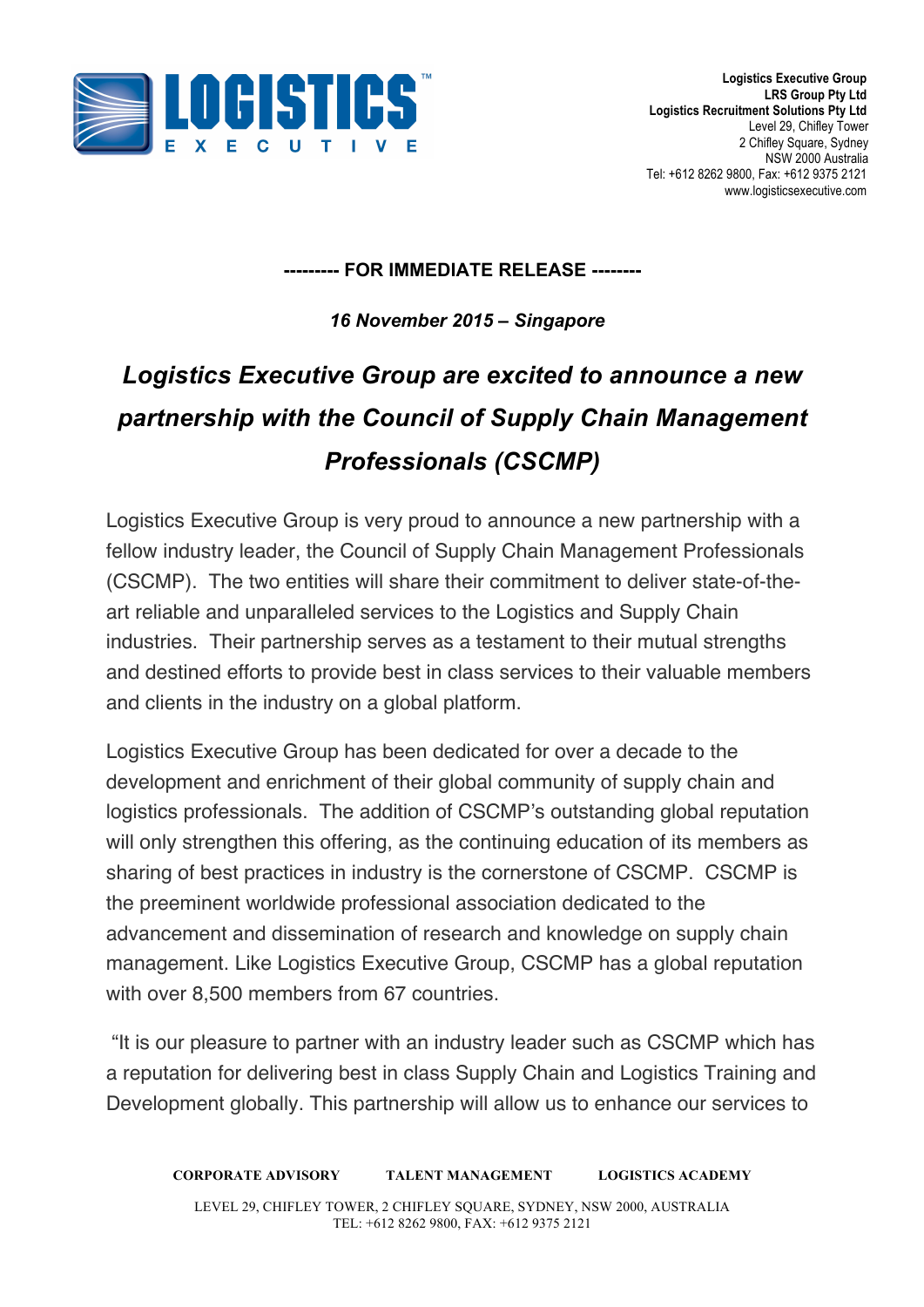

the professionals we support, through our joint networks. These training modules and academic courses are unique because unlike most academic offerings, they have a practical connection to industry, based on an appreciation of how actual hands-on work experience can enhance learning. Professionals at all levels from trainee to high level Manager or Executive can undertake further study at any point during their careers. Training offerings are designed to accommodate the demands of full time professional work life. In fact, actual work experience will enrich study outcomes. Career opportunities can be established by networking within an environment that has close ties to industry, by building a closer connection with both academics in the field and other professionals in an open, collegiate environment" – commented Darryl Judd, COO of Logistics Executive Group.

The end to end offering of courses start from quick courses to accredited certification program, degree qualifications and supply chain MBA's, as follows:

- The quick courses offer immediate, affordable best-in-class training. They consist of 13 modules designed for entry to mid-level professionals.
- CSCMP SCM Essentials (SCME) is an innovative web-based course that covers the fundamentals of supply chain management including supply chain planning, processes, and global operations.
- The SCPro™ certification is a three-level program through which supply chain professionals can master the complete range of end-to-end global supply chain functions. An industry recognised certification that denotes a comprehensive knowledge and masterful analysis of real world business issues in Supply Chain and Logistics.

"So far the feedback we have had is extremely encouraging. Many of our clients have reported higher staff engagement and retention following their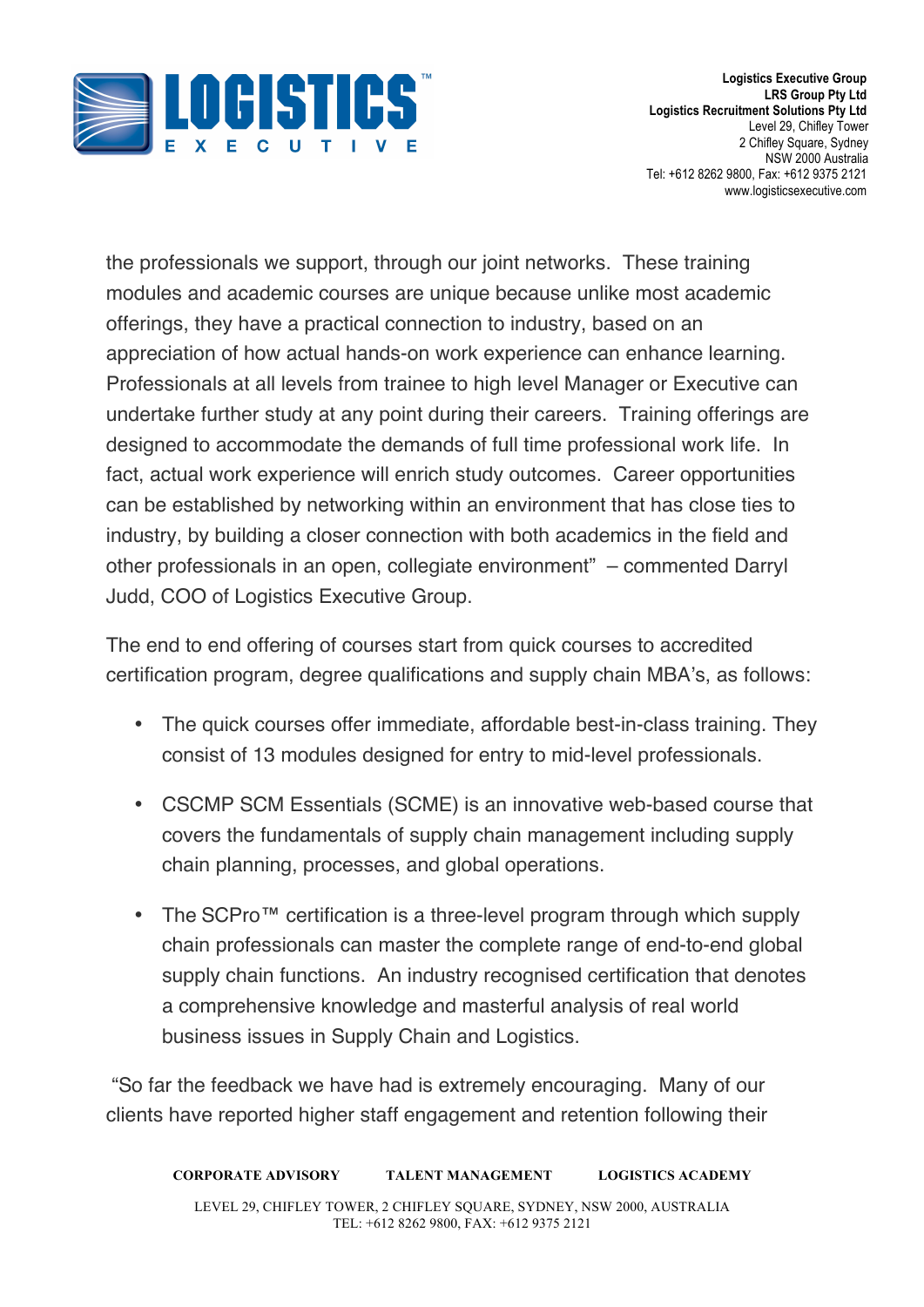

adoption of our training programs. Of course the benefits in learning for professionals are obvious, particularly as today's Supply Chain and Logistics industry is challenging in its complexity and increasingly requiring professional navigation".

"Ultimately CSCMP courses are globally industry, recognised and will show any employer that the candidate truly comprehends how supply chain impacts within an organization.

Each level builds upon the other, with the culmination of the implementation of a real world solution. There is no better experience than that!" commented Darryl Judd in summary.

All SCMP course offerings can be accessed via the Logistics Executive Group's Logistics Academy website at:

http://www.logisticsexecutive.com/academy/

**---------- END ---------**

## *About Logistics Executive Group*

Logistics Executive Group is the acknowledged industry leader providing a suite of whole-of-lifecycle business services including Corporate Advisory, Talent Management and specialist Supply Chain and Logistics Training. Since 1999, clients have trusted Logistics Executive Group to help recruit, build world-class leadership and drive business performance with integrated Corporate Advisory services.

**CORPORATE ADVISORY TALENT MANAGEMENT LOGISTICS ACADEMY** LEVEL 29, CHIFLEY TOWER, 2 CHIFLEY SQUARE, SYDNEY, NSW 2000, AUSTRALIA TEL: +612 8262 9800, FAX: +612 9375 2121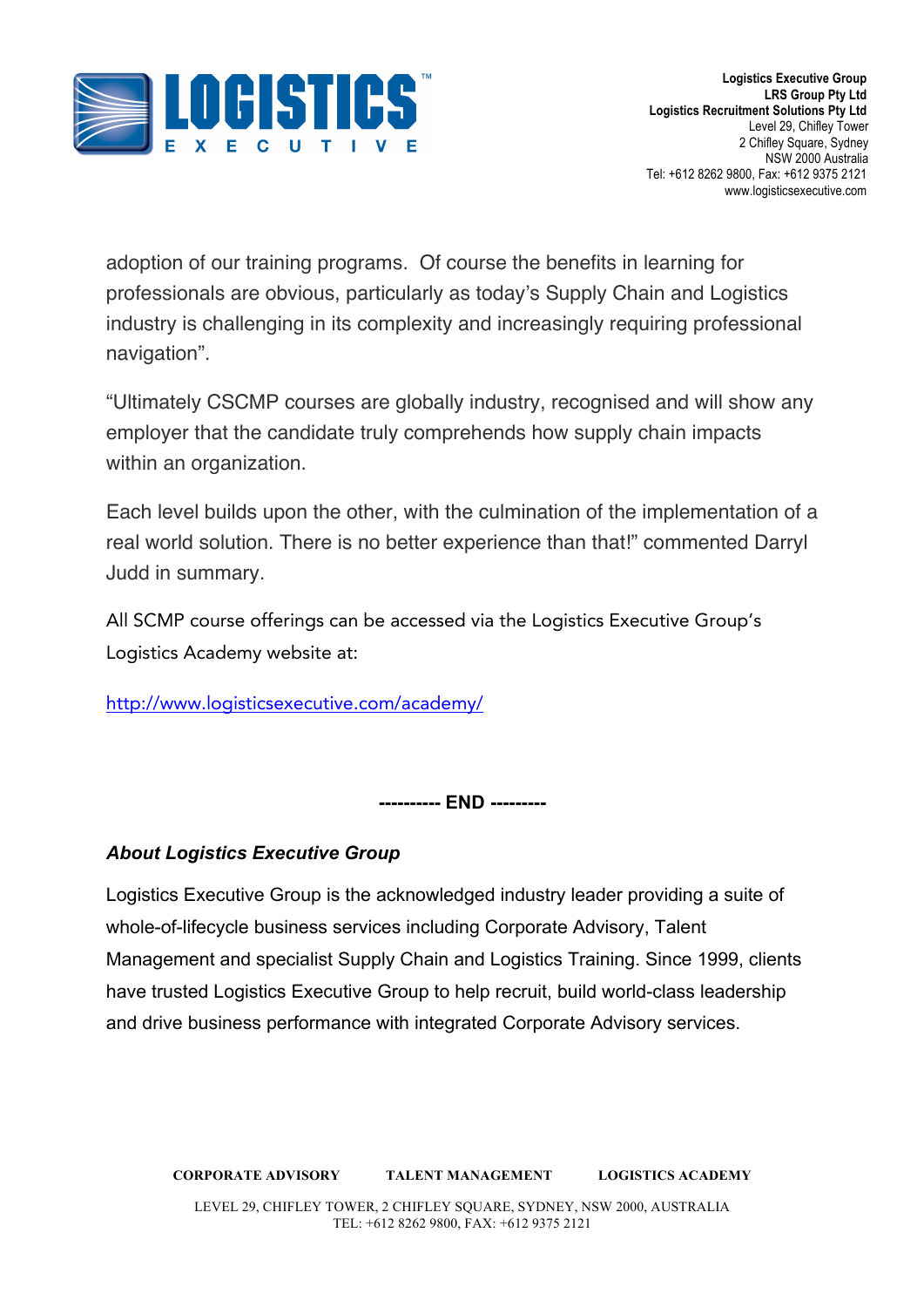

With its head office in Sydney, Australia the company has offices in 12 global locations in the key international logistics hubs including across Sydney, Melbourne, Perth Singapore, Hong Kong, Mumbai, Chennai, New Delhi, Shanghai, Dubai and London.

Today, Logistics Executive Group is the single source for leadership development, talent & recruitment services and business consulting to empower businesses and leaders to reach their goals. Partnered with a wide range of clients including; multinational corporations, entrepreneurial businesses, private equity firms, promoter owned companies and non-profit organizations, the company offers a full suite of solutions that are designed and executed to position organisation who are seeking growth and overall improved performance. Service pillars include;

### » **Executive Search & Leadership Recruitment**

#### » **Corporate Advisory & Business Performance Consulting**

# » **Accredited Training & Education Programs for the Supply Chain and Logistics sector**

#### **Logistics Academy**

Logistics Executive Group's Logistics Academy is a comprehensive suite of Educational and Training Programs that cater for all levels of professionals and logicians looking to further enhance their supply chain and logistics skills and theirs careers. With range of online quick courses, certificate based and diploma e-learning products through to MBA's with a focus on Supply Chain Management, Logistics Academy and our partners bring together the most relevant and cutting-edge Supply Chain and Logistics training.

#### **JAFZA Representatives**